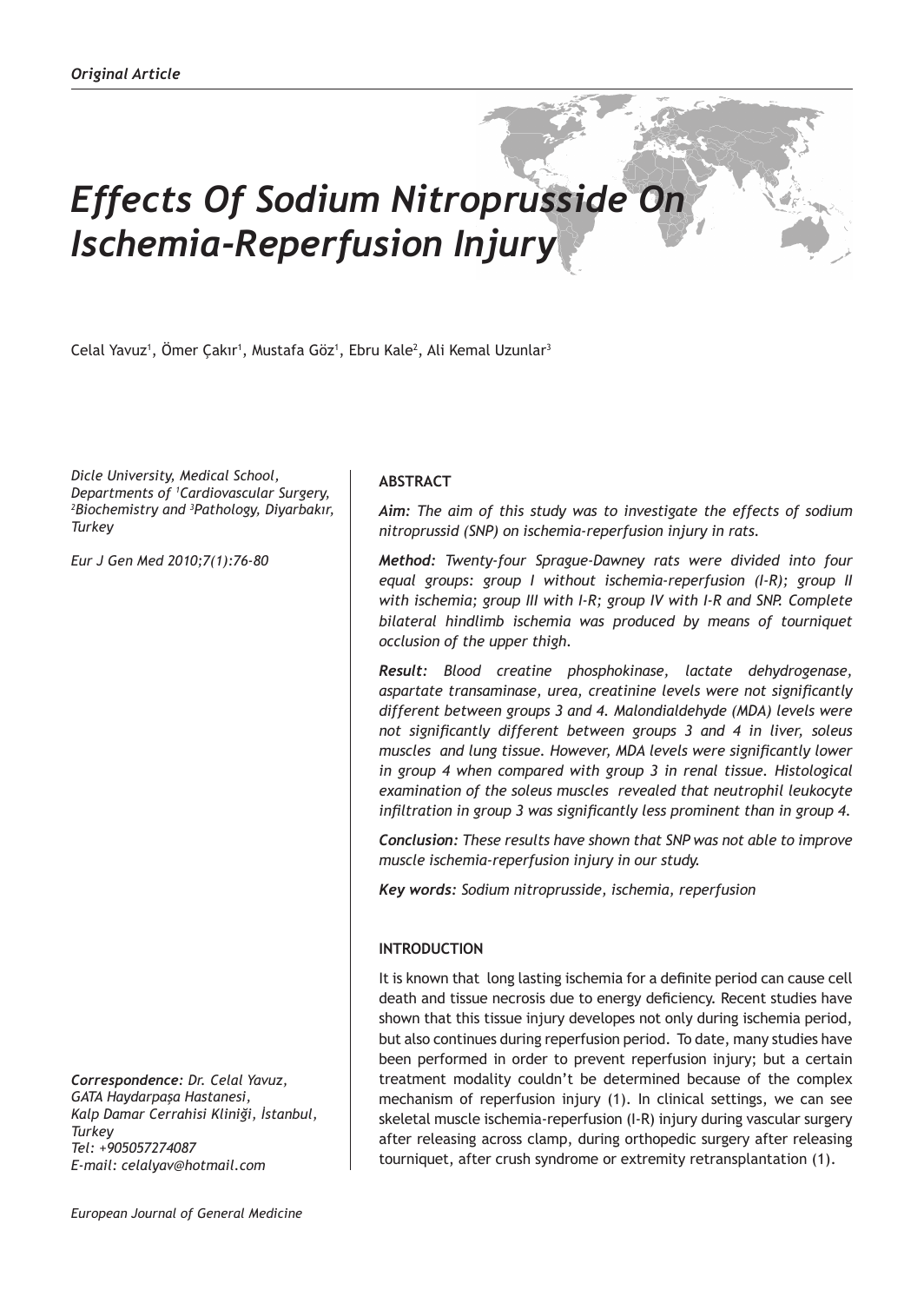Nitric oxide (NO) is one of the main moderators in the pathophysiology of I-R injury. Different experimental studies have shown that NO can act dually and has both cytotoxic and cytoprotective effects. Treatment time and duration of NO and derivatives are not still clearly defined (2). In the present study, we aimed to search regional and systemic protective effects of sodium nitroprusside (SNP) as a NO donor on muscle I-R injury.

# **MATERIAL AND METHODS**

This study was performed in Dicle University Health Sciences Research Center, Diyarbakir, Turkey. The study was approved by Dicle University Ethical Committee for Animal studies. We used 24 Sprague-Dawney male rats weighing 200-250 gr. A total of 24 rats were divided into four equal subgroups:

**Group 1:** Control group. Only anesthesia was applied to rats. Ischemia was not achieved.

**Group 2:** Ischemic group. Ischemia was applied to bilateral lower extremities for four hours following anesthesia.

**Group 3:** Ischemia-reperfusion group. After anesthesia, ischemia was applied to bilateral lower extremities for four hours. Afterwards, tourniquet was released for four hours to induce reperfusion. Bolus isotonic serum physiologic (SP) solution (0.5 mg/kg) was applied before 30 minutes before reperfusion and following reperfusion SP infusion (0.5 mg/kg/hr) was applied for 240 minutes.

**Group 4:** In this group, I-R and SNP was applied. After anesthesia, ischemia was applied to bilateral lower extremities for four hours. Afterwards, tourniquet was released for four hours for reperfusion. SNP was given by intravenous infusion initiated before 30 minutes and continued for 240 minutes (0.5 mcg/ kg/min)

We achieved anesthesia in all subjects with ketamine (Ketalar, Pfizer) at 130 mg/kg dose and xylasine (Rompun, Bayer) at 20 mg/kg dose via intraperitoneal line. Ketamine HCL (50 mg/kg) was used for maintenance of anesthesia. At right neck area, right jugular vein was cannuled with cutaneous and subcutaneous incision and serum physiologic (SP) solution (0,5 mg/kg) was applied during the procedure. Arterial pressure was monitored with catheterization of right carotid artery. The model of ischemia-reperfusion was performed with tourniquet method. Ischemia was achieved by applying tourniquet to left or right back legs of subjects for four hours at the level of hip joint. Before tourniquet application,

100 IU/kg heparin was infused intravenously (liquemine, Roche). During tourniquet, extremity was controlled with doppler ultrasonography and perfusion was observed. At reperfusion group, after four hours of ischemia the tourniquet was cut and the extremity was reperfused for four hours. At the end of the experiment, all of the subjects were sacrified with lethal dose of sodium thiopental (200 mg/kg pentobarbital, intraperitoneal way).

When all procedures were accomplished, we obtained tissue samples from soleus muscles, liver, kidney and lungs of all subjects for measurement of malondialdehid (MDA) concentration that is the end product of lipid peroxidation. Tissues were homogenized with 1.15 % potassium chloride. Afterwards, homogenized material was treated with 0.8 tiyobarbiturate at 100oC for 60 minutes. Later, chromogen n-butanone was extracted. Molar absorptive coefficient factor (1,56 x 10 5 m-1 cm- 1) was used for the calculation of malondialdehide concentration and expressed as nmol malondialdehyde/mg tissue.

Before ischemia and after reperfusion, blood (2 ml) was obtained from juguler vein. From these samples, we measured serum levels of creatine phosphokinase (CPK), lactate dehydrogenase (LDH), aspartate transaminase (AST), urea and creatinine. Blood samples were centrifuged and stored at –70 oC. Obtained blood amounts were replaced with SP. So, the amounts of obtained blood were balanced with infused SP.

For histological study, tissue samples obtained from soleus muscle and lung were fixed in 10 percent buffered formalin prior to the routine processing of the paraffinembedded block. Four-micrometer-thick sections were cut and stained with hematoxylin and eosin. All glass slides were examined under light microscope. For the muscle, neutrophil leukocyte infiltration was pointed from zero to 3: zero: absent (less than 5% of maximum pathology), 1: mild (10 %), 2: average (15-20 %), 3: intense (20-25%)

During histopathological examination of the lung tissue, edema and congestion were evaluated separately and graded from zero to 3 according to intensity of edema or congestion. For the edema: zero: no edema; 1 positive: focal mild edema; 2 positive: focal intense edema; 3 positive: intense edema. For the congestion: zero: no congestion; 1 positive: focal mild congestion; 2 positive: focal intense congestion; 3 positive: intense congestion. The results were expressed as mean  $\pm$ standard deviation. We used Mann-Whitney U-test for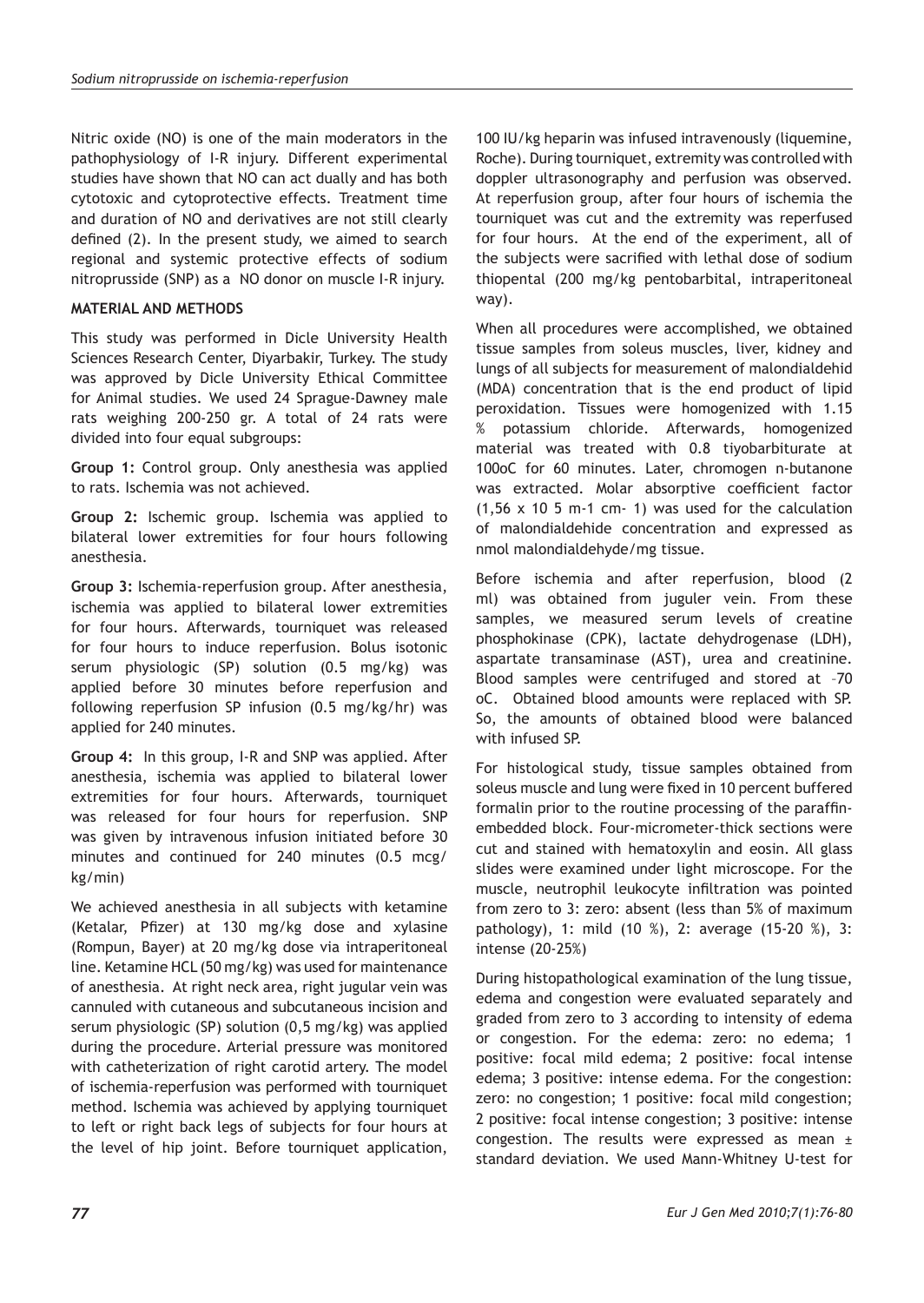

*Figure 1a. A few amount of neutrophil leukocyte infiltration between muscle fibrilles (HEX200) (Group 3)*



*Figure 1b. A moderate amount of neutrophil leukocyte infiltration between muscle fibrilles (HEX200) (Group 4)*

comparisons between two groups and Kruskal-Wallis test for comparisons of all groups. A p value less than 0.05 was considered statistically significant.

#### **RESULTS**

Data belonging to serum CPK, LDH, AST, urea, creatinine measurements from blood samples obtained from jugular vein after reperfusion are shown in Table 1. No statistically significant differences were found in pre-ischemic period measurements between groups (p>0.05).There were no statistically significant differences of serum CPK levels when groups 1 and 2 and groups 3 and 4 were compared with each other (p>0.05); however, significant differences were found in CPK levels between groups 1 and 3 (p<0.05), between groups 1 and 4 ( $p<0.05$ ), between groups 2 and 3 ( $p<0.05$ ) and between groups 2 and 4 ( $p<0.05$ ).

In the view point of serum LDH levels; significant differences were found between groups 1-3, 1-4, 2-3 and 2-4 (p<0.05); but not betwen groups 1-2 and groups 3-4 (p>0.05). When serum AST levels were compared; there were not statistically significant differences between groups 1-2 and groups 3-4 (p>0.05); but between groups 1-3, 1-4, 2-3 and 2-4 (p<0.05). For serum urea levels, there were statistically significant differences between groups 1-2, 1-3, and 1-4,  $(p<0.05)$ ; but not between groups 2-3, 2-4 and 3-4 (p>0.05). When creatine levels were compared, no significant differences were found between all groups (p>0.05).

There was statistically significant difference between MDA levels of soleus muscle tissue and lung tissue

(p<0.05). When MDA levels of liver tissue were evaluated, statistically significant differences were found between groups 1-2 and 1-3 (p<0.05); but no differences were found between groups 1-4, 2-3 and 3-4 ( $p > 0.05$ ). When MDA levels of kidney tissue were compared, there were statistically significant differences between groups 1-2, 1-3, 2-4 and 3-4 ( $p<0.05$ ); but not between groups 1-4 and 2-3 (p>0.05) (Table 2). With histopathological examination, a few neutrophil leukocyte infiltration was observed among muscle fibers. In the I-R SNP group, there were average amount of neutrophil leukocyte infiltration in the muscle fibers in the I-R group (Figure 1a and 1b). For the lung tissue, there was evident perivascular edema and focal infiltration in the I-R group. Mild focal pneumatic infiltration was observed in the I-R SNP group.

# **DISCUSSION**

The role of nitric oxide in the ischemia and reperfusion is still contraversial. In recent studies, L-arginine as an endogenous preproduct of NO donor products were used with positive effects in the ischemic muscles (3). These effects were suggested to occur because of decrease in leukocyte and thrombocyte aggregation. The involvement of NO in ischemia-reperfusion injury remains controversial and has been reported to be both beneficial and deleterious, depending on the tissue and model used [4–6]. On the other hand, hyperemic reperfusion, which may cause more oxygen free radical generation, could possibly impair muscle function. Ikebe et al (7) have shown that postischemic blood flow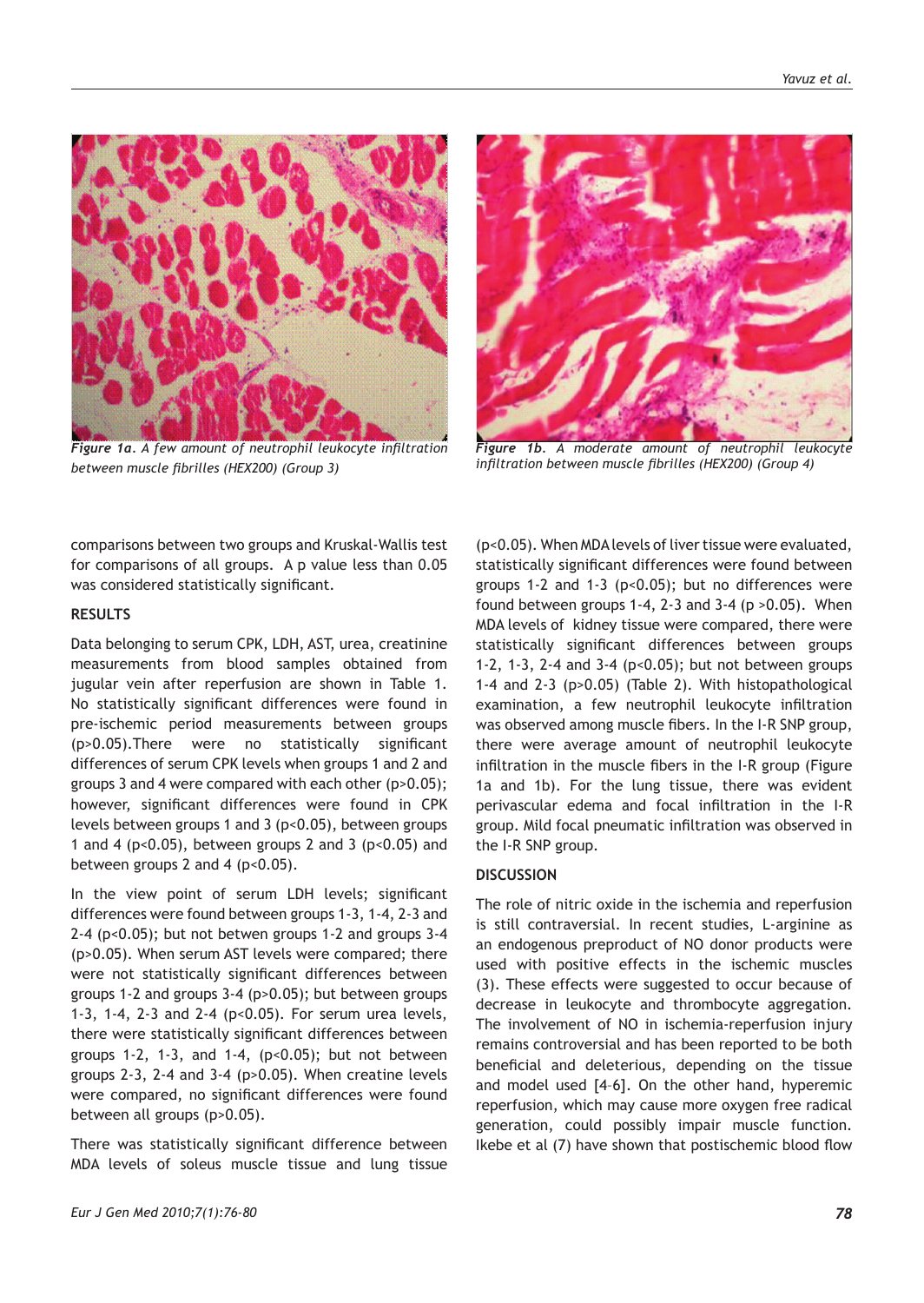|            | Group 1       | Group 2         | Group 3         | Group 4           |
|------------|---------------|-----------------|-----------------|-------------------|
| Urea       | $50.8 + 7.0$  | $77.4 + 7.6$    | $87.3 \pm 16.1$ | $79.5 \pm 11.3$   |
| Creatine   | $0.61 + 0.18$ | $0.75 + 0.11$   | $0.65{\pm}0.19$ | $0.55+0.17$       |
| <b>CPK</b> | $599 + 199$   | $626+254$       | $6752 + 3684$   | $9614 + 1460$     |
| LDH        | $613+93$      | $629 + 65$      | $1627 + 472$    | $1380 + 493$      |
| <b>AST</b> | $75.3 + 29.9$ | $85.6 \pm 30.5$ | $420.7+94.4$    | $481.5 \pm 148.1$ |

*Table 1. Results of biochemical analysis in all groups*

*CPK: creatinine phosphokinase, LDH: lactate dehidrogenase, AST: aspartate aminotransferase*

is significantly decreased and the contractile function of the reperfused skeletal muscle is well preserved by nitric oxide synthase (NOS) inhibitor infusion. Other studies proposed that these conflicting results could result from dosage differences (8). The beneficial effects of inhaled NO on myocardial I-R injury and left ventricular functions were shown in adult cardiac surgery patients (9).

Ischemic period as short as possible could help to decrease injury that could occur after reperfusion period. Similarly, preferred materials should have pharmacokinetic structure that they could reach the free oxygen radicals production area. Two characteristic factors in the reperfusion chain are period of ischemia and infusion of the materials that are thought to be antioxidant before oxygenation and after reperfusion period (1). In present study, SNP was used as a NO donor and its effects were investigated.

End products of lipid peroxidation are MDA, aldehydes and hydrocarbons. With the effects of oxygen radicals, MDA showing increased lipid peroxidation is one of the best indicator of composed oxygen radicals. In our study, regarding MDA levels in the lung tissue, there was no statistically significant difference between study and control groups (P>0.05). At histopathological study, there was evident perivascular edema and focal infiltration in the I-R group and mild pneumatic infiltration in focal regions in the I-R SNP group.

There are few studies about the effects of NO and its donors on lung injury. Study by Della and coworkers (10) indicated beneficial effects of inhaled NO on patients with pulmonary hypertension and hypoxia. Waisman et al. (11) studied the effects of NO to lung injury in rats, due to intestinal ischemia reperfusion. At the end of this study, they observed that NO decreased lung inflammation (11). On the other hand, Kao et al. observed that, exogenously given NO can increase I-R injury of the lung (12).

In our study, MDA levels of liver tissue were compared between groups 3 (IR) and 4 (IR and SNP), and no significant difference was found related to SNP infusion. Levels of ALT and LDH also not changed after SNP infusion and were found to be similar in groups 3 and 4. Kuroki and coworkers studied the effects of SNP on liver I-R injury. They indicated improvement of liver microcirculation and hepatocyte injury in the early period of reperfusion (13). In another study supporting this finding, SNP infuse after short period of liver ischemia also decreased liver I-R injury (14). However, we didn't show similar beneficial effects of SNP on liver tissue in the present study.

Further researches have been performed about the effects of I-R injury on kidneys. Kuru et al. (15) suggested that increase of renal injury occured with decrease of NO synthesis after chronic NOS inhibition. In another study (16), endogenous NO donor (molsidomine) was shown to improve kidney functions after abdominal aorta surgery. In our study, creatinine and urea levels were compared, and no significant difference was found between IR and IR+SNP groups. Comparison of MDA levels in kidney tissue between groups 3 and 4, showed significant

| Table 2. Malondialdehyde values of the groups |  |  |
|-----------------------------------------------|--|--|

|               | Group 1          | Group 2          | Group 3          | Group 4          |  |  |  |
|---------------|------------------|------------------|------------------|------------------|--|--|--|
| Soleus muscle | $60.9 + 8.8$     | $82.4 \pm 18.6$  | 65. $9 \pm 17.0$ | $68.2 + 25.9$    |  |  |  |
| Lung          | $81.2 \pm 12.7$  | $75.8 \pm 32.1$  | $77.5 \pm 15.1$  | $76.5 \pm 14.2$  |  |  |  |
| l iver        | $90.3 + 7.2$     | $108.4 \pm 12.6$ | $108.7 \pm 12.0$ | $100.5 \pm 31.2$ |  |  |  |
| Kidney        | $115.5 \pm 16.0$ | $151.5 \pm 33.6$ | $157.9 \pm 37.8$ | $108.2 \pm 22.9$ |  |  |  |